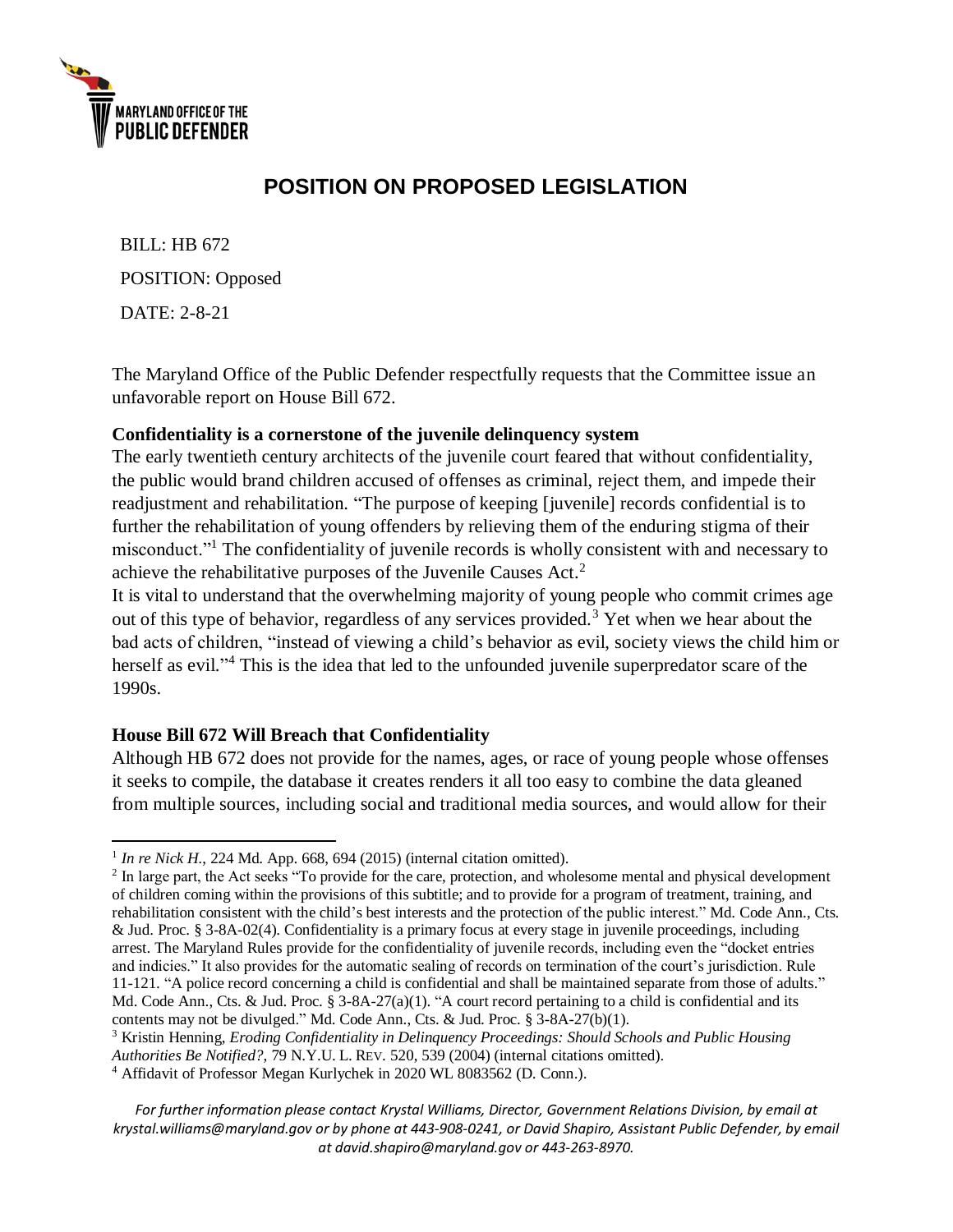easier identification. We are concerned this will lead to increased instances not only of exposure to young people that can never be undone, but of potential vigilante justice.

### **Vague Language Makes Implementation Impossible**

House Bill 672 requires reporting the location and time of "all offenses involving juveniles." Offense is not defined in HB672, but the language is so vague that it ostensibly could require the reporting of all incidents in which a juvenile is an alleged perpetrator or victim. It appears to include mere allegations and incidents proven after an adjudication. It does not distinguish between juveniles brought to court, those diverted before any sort of court proceeding, and it does not provide for indicating when young people have been found facts not sustained (not guilty in juvenile court parlance.)

The Juvenile Causes Act does not itself define "offense," but it does define "delinquent act" as an act that would be a crime if committed by an adult.<sup>5</sup> As it stands now, HB672 might be read to include status offenses, such as truancy, or violations, such as marijuana possession.<sup>6</sup>

#### **Existing law allows for sharing case information with complaining witnesses**

Maryland law already specifically allows information sharing with crime victims regarding delinquency cases. <sup>7</sup> Today, the duty to inform and communicate with complaining witnesses is relegated to the various State's Attorneys Offices.<sup>8</sup> This strikes a balance between juvenile confidentiality and information sharing with those impacted by allowing information sharing related to a specific case.

# **Confidentiality Protects Young People, Especially Youth of Color, From Long Term Collateral Consequences**

By publishing a centralized database of information that can easily be used to identify specific young people who have not been found facts sustained, HB672 tears at the fabric of a rehabilitative juvenile justice system and creates tangible harms for young people. The collateral consequences of a criminal record are both tangible and psychological. The Maryland Court of Special Appeals has noted that "Publishing information about former juvenile sex offenders on a public website hardly provides confidentiality, and instead creates the 'enduring stigma of their misconduct."<sup>9</sup> Similarly, HB672, too, erodes confidentiality and helps to foster an enduring stigma to all young people. Black boys and girls would disproportionately suffer from these negative consequences. Out of 528,468 youth in Maryland, 31% were Black, yet in FY2020, 62% of youth that had DJS intakes were Black.<sup>10</sup> The publication of this online database, then, poses yet another color barrier to already disadvantaged young people.

 $\overline{a}$ 

<sup>5</sup> Md. Code Ann., Cts. & Jud. Proc. § 3-8a-01(l).

<sup>6</sup> *See* Md. Code Ann., Cts. & Jud. Proc. § 3-8a-01(dd).

<sup>7</sup> Md. Code Ann., Cts. & Jud. Proc. § 3-8A-27

<sup>8</sup> *See* Md Crim. Pro. R. 11-104 & 11-508.

<sup>9</sup> *In re Nick H.*, 224 Md. App. 668, 694 (2015).

<sup>&</sup>lt;sup>10</sup> Maryland Department of Juvenile Services, 2020 Data Resource Guide, Section II: Intake and Community *Supervision*, *available at* https://djs.maryland.gov/Documents/DRG/Intake-and-Community-Supervision.pdf, at 26.